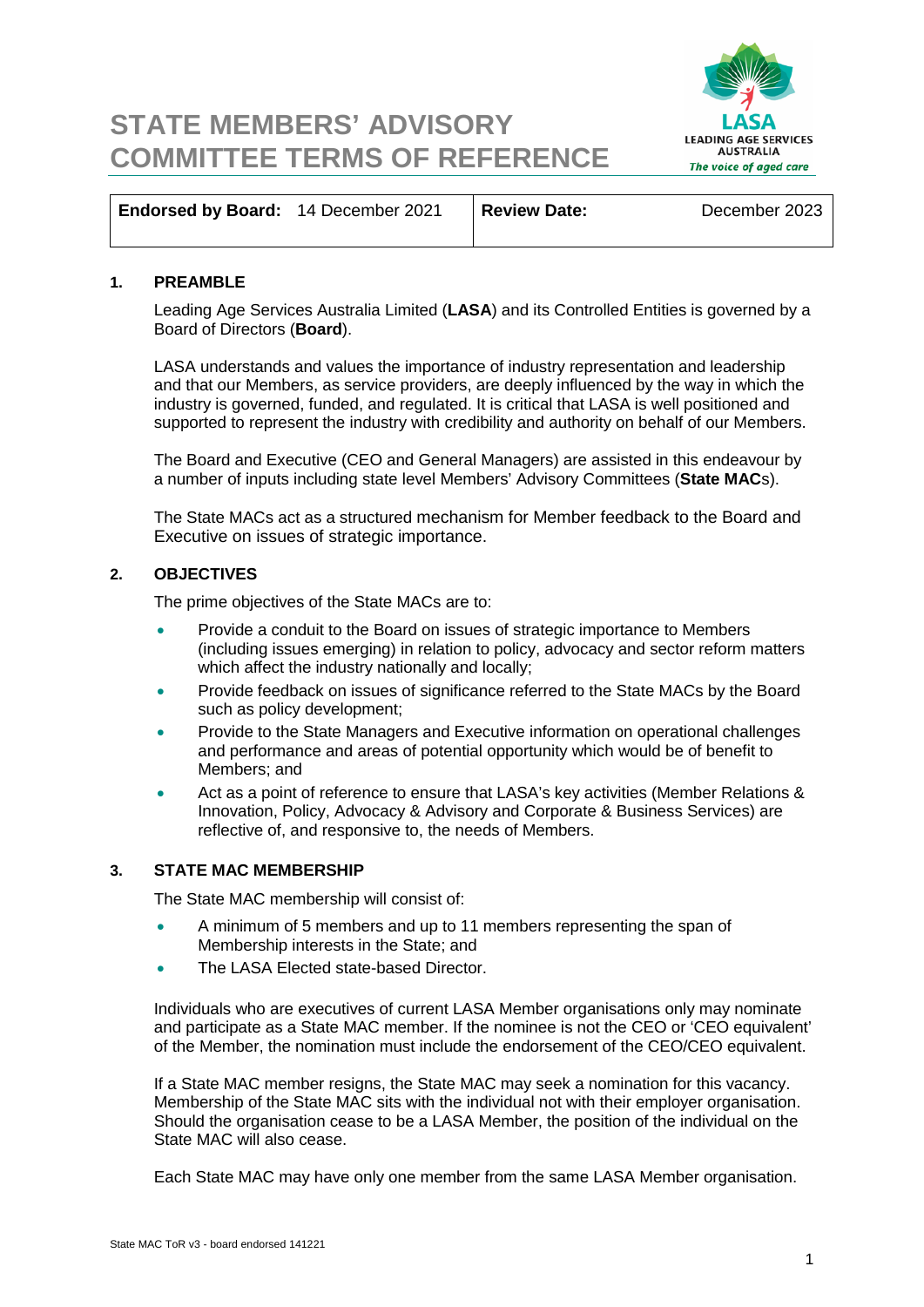A Chair and Deputy Chair will be appointed annually by the State MAC from its members at the first meeting of each financial year. To assist with communications from the State MAC to the Board and assure a degree of independence that is required, the Elected statebased Director will not be the State MAC Chair.

Ideally membership make up will be reflective of the Member composition in the relevant state. Information on local Membership will be provided to the State MAC by the State Manager. This information will include the numbers of Members, operation type (private, not-for-profit, government), location (regional, metro, rural), and service(s) delivered so that consideration can be made by the State MAC when considering its composition to ensure that it is reflective of membership and diversity in the State.

State MAC members will be appointed by the State MAC, with the nominations and appointments process to observe the nationally agreed guidelines and the following requirements:

- Appointments are for a three (3) year term (Term) commencing on the date of appointment. A member may be appointed to serve a Term whenever a vacancy arises but the Term will expire on 30 June of the 3<sup>rd</sup> year following their appointment. For example, if a member is appointed on 2 January 2022 their Term will not expire until 30 June 2025.
- If a new member is appointed to commence their Term following another member retiring at 30 June, that new member's Term will be also deemed to have commenced on 30 June.
- State MAC members may renominate for two further Terms. If a member has served three (3) consecutive Terms, they may be eligible for reappointment for a further Term by the continuing MAC members if there are no nominees for the vacancy at that time.
- The nomination process will seek experience and expertise aligned with the objectives of LASA.
- A Call for Nominations for vacant State MAC positions will be published in LASA's e-communications, including a copy of the Terms of Reference (**ToR**), with a prescribed nomination form to be completed by nominees. Should a State MAC be seeking particular skills, expertise or representation from a particular sector, this may be included in the Call for Nominations.
- In its appointment decisions, the State MAC will consider, amongst other matters it deems relevant, the representativeness of the proposed appointees with the membership in its jurisdiction, along with the remainder of the Committee members.
- Each State MAC, with the support of the State Manager (or delegate), will manage the nomination and appointment process in accordance with the nationally agreed guidelines.
- State MAC appointments and officeholder appointments (i.e. Chair and Deputy Chair) will be made by the State MAC at a quorate meeting only.

All members of the State MAC shall have one vote in State MAC decisions regarding MAC member and office-holder appointments.

The relevant LASA State Manager (or their delegate) will provide secretariat services to the State MAC.

#### **4. ATTENDANCE**

The LASA State Manager (or delegate) will attend each State MAC meeting. The Chair may invite others to be in attendance as required and not necessarily for the full duration of the meeting. Other internal and external attendees may be invited to attend as required by the State MAC.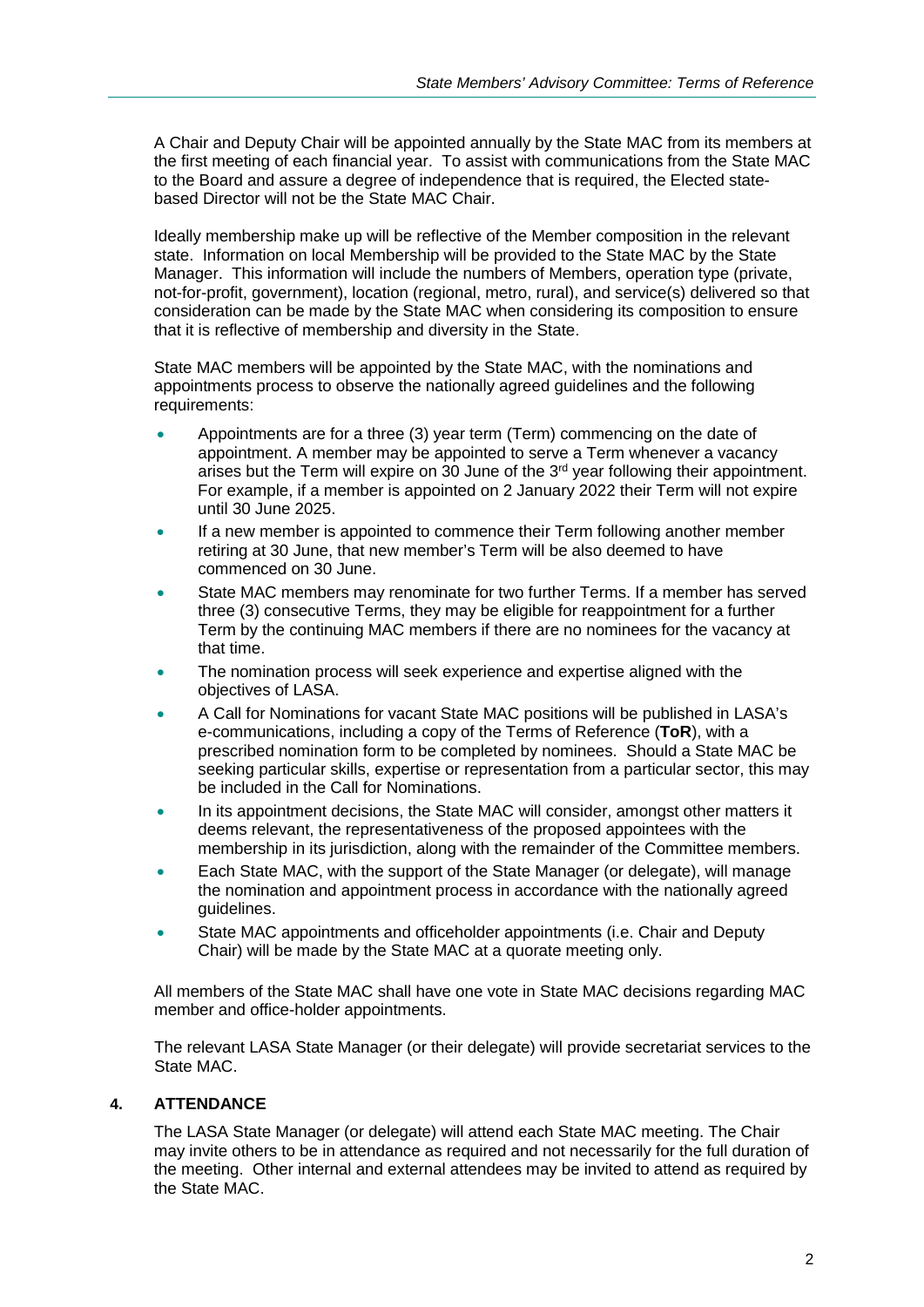Members will make all reasonable attempts to attend meetings or to give their apologies in advance. Should a member find regular attendance difficult, the Chair and member will discuss the appropriateness of continued participation.

A State MAC member may, with the consent of the Chair, send a proxy to attend a State MAC meeting in their place if they are unable to attend a State MAC meeting. A proxy has the same entitlements as a member.

#### **5. MEETINGS**

#### *5.1. State MAC meetings*

Each State MAC shall meet formally up to six (6) times per year and the schedule of meetings will be agreed in advance, ensuring each meeting is conducted prior to the National Meeting of State MACs. Additional meetings may also be convened as required or as requested by the Chair. The timing of meetings will be agreed with members and reviewed annually to ensure that attendance can be maximised.

A quorum will be five members of the State MAC. If a quorum is not present, the meeting may continue, but no appointment decisions can be made. Additionally, for any matters referred to the Board or Executive following the meeting, it will be noted that the meeting was inquorate.

State MAC meetings are to be conducted in a format agreed by the members. Members are not reimbursed for any personal expenses incurred because of their attendance at the meeting.

In the absence of the Chair, the Deputy Chair shall chair the meeting. In the absence of both the Chair and Deputy Chair, the members can elect a member as Chair for that meeting.

The State Manager will prepare the meeting agenda in collaboration with the State MAC Chair. The agenda and any supporting papers should be dispatched one week in advance of each meeting by the State Manager (or delegate). The supporting papers for any agenda item are to be relevant, clear, complete and concise.

A written record of all meetings shall be kept and confirmed. The State Manager (or their delegate) will draft the notes of each meeting. The notes are not a verbatim recording of the meeting, but should accurately record the issues discussed and any matters to be referred to the LASA Board and/or Executive. The meeting notes are to be circulated to State MAC members within one week of the meeting. The meeting notes are not provided to the Board.

The State Manager will provide to the LASA CEO (with a copy to the Board Secretary, General Manager Member Relations & Innovation and General Manager Policy, Advocacy & Advisory) a succinct high level summary of the meeting on the prescribed template, including items for referral to the LASA Board and/or Executive for consideration. This report will be referenced within LASA's Board papers for reporting and discussion as a standing agenda item at each meeting of the LASA Board.

The Elected Director from each state may give a verbal report on the outcomes of the relevant State MAC meeting during discussion at each Board meeting.

A Board report to State MACs will be issued (via the CEO's office) within three weeks of the LASA Board meeting.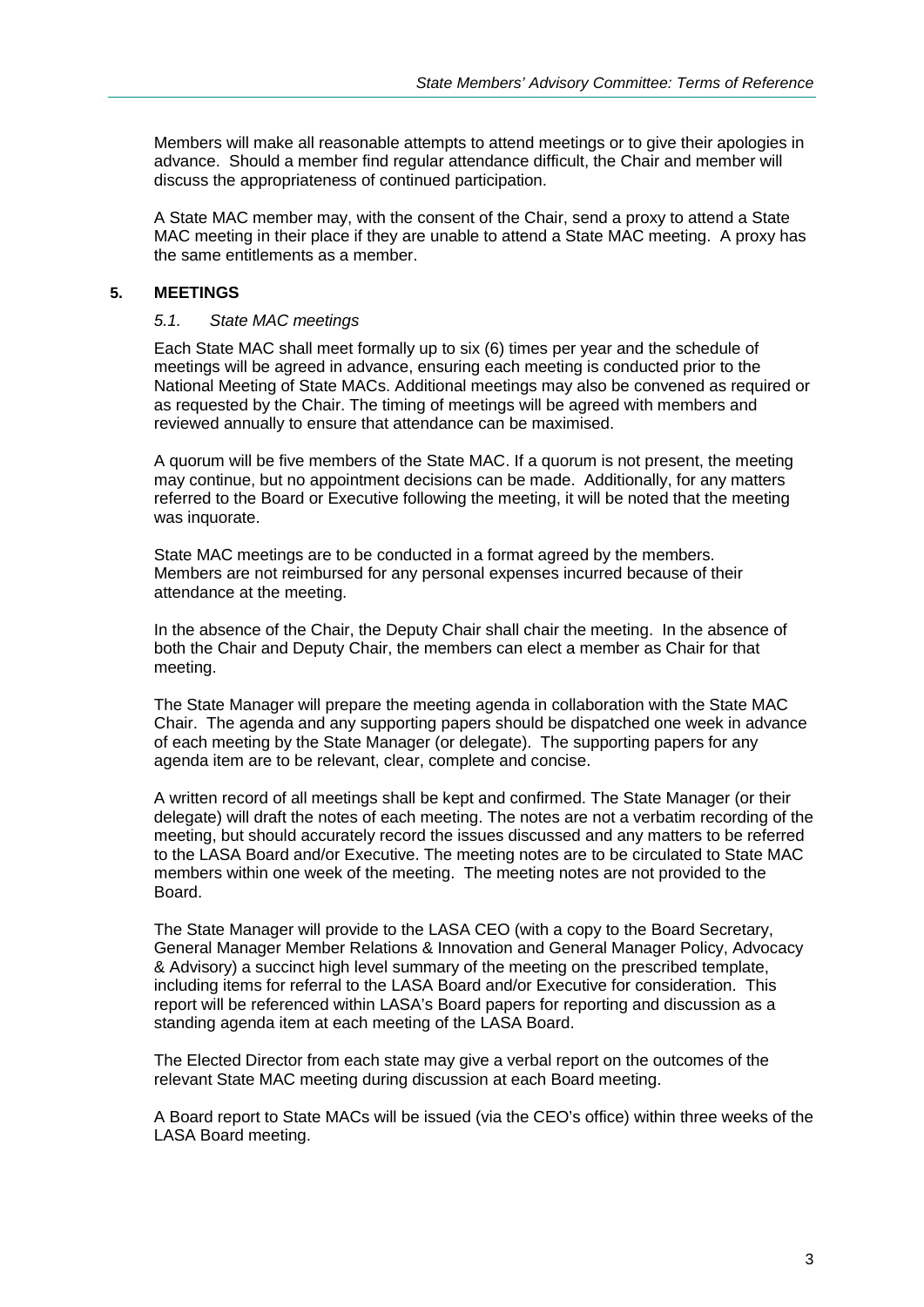#### *5.2. National Meetings of LASA State MACs*

National Meetings of LASA State MACs (**National Meetings**) are programmed to take place via Zoom video-conference on or near the date of the local State MAC meetings. Each member of a State MAC is eligible to attend a National Meeting.

A National Meeting will include (but not be limited to) presentations by the LASA CEO, General Manager Policy, Advocacy & Advisory and other key staff on matters of importance, including matters raised by State MAC members.

Summary notes of this meeting are provided to all State MAC members following each meeting.

#### **6. RELATIONSHIPS**

The primary purpose of State MACs is to consider strategic issues that they believe warrant LASA Board and Executive visibility and/or consideration thereof.

The State MAC will work with the LASA Board and Executive to ensure a stronger and more influential voice on issues and initiatives of importance to our Members and will act as a conduit for review of issues of strategic and operational importance from and to Members and the Board.

The State MAC will work with LASA Executives to ensure that LASA's operations are meeting the needs of its Members efficiently and effectively. The State MAC will also provide a platform for ideas and initiatives under consideration and will assist in evaluating LASA's performance in delivering on key commitments to Members.

The relationship between State MACs and LASA is represented in **Appendix 1**. State MACs provide reports to the Board but are not part of the formal reporting structure of the Board. They act as an advisory structure to the Board, and more generally, to the organisation by representing the views of Members in a jurisdiction.

#### **7. AMENDMENTS TO THE TERMS OF REFERENCE**

The State MAC will review this ToR every two years or at any other time as determined by the LASA Board. Any amendments to the ToR must be endorsed by the LASA Board.

#### **8. CONFIDENTIAL INFORMATION**

Members may participate in Departmental Committees or Working Groups that require nondisclosure agreements to be signed as a condition of participation. State MAC members will respect the obligations of their colleagues who enter into such agreements.